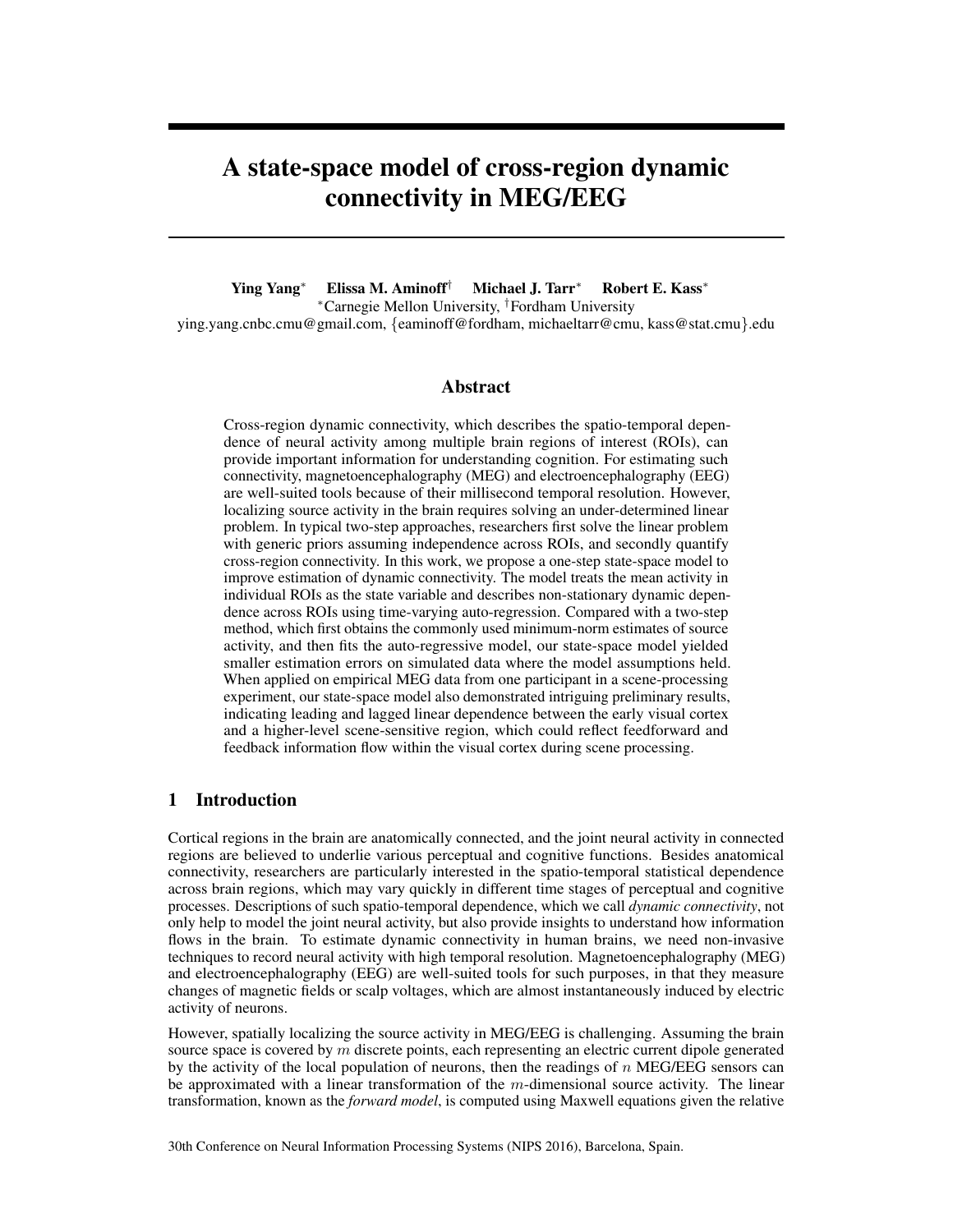positions of sensors with respect to the scalp [\(1\)](#page-7-0). Typically  $m \approx 10^3 \sim 10^4$  whereas  $n \approx 10^2 \ll m$ , so the *source localization problem* — estimating the source activity from the sensor data— is underdetermined. Previous work has exploited various constraints or priors for regularization, including  $L_2$ norm penalty [\(2;](#page-8-0) [3\)](#page-8-1), sparsity-inducing penalty [\(4\)](#page-8-2), and priors that encourage local spatial smoothness or temporal smoothness [\(5;](#page-8-3) [6;](#page-8-4) [7;](#page-8-5) [8\)](#page-8-6).

When estimating dynamic connectivity from MEG/EEG recordings, especially among several predefined regions of interest (ROIs), researchers often use a two-step procedure: Step 1, estimating source activity using one of the common source localization methods, for example, the minimum norm estimate (MNE) that penalizes squared  $L_2$  norm [\(2\)](#page-8-0); Step 2, extracting the mean activity of source points within each ROI, and then quantifying the statistical dependence among the ROIs, using various methods ranging from pairwise correlations of time series to Granger causality and other extensions [\(9\)](#page-8-7). However, most of the popular methods in Step 1 do not assume dependence across ROIs. For example, MNE assumes that all source points have independent and identical priors. Even in methods that assume auto-regressive structures of source activity [\(6;](#page-8-4) [8\)](#page-8-6), only dependence on the one-step-back history of a source point itself and its adjacent neighbors is considered, while long-range dependence across ROIs is ignored. Biases due to these assumptions in Step 1 can not be adjusted in Step 2 and thus may result in additional errors in the connectivity analysis.

Alternatively, one can combine source localization and connectivity analysis jointly in one step. Two pioneering methods have explored this direction. The dynamical causal modeling (DCM [\(10\)](#page-8-8)) assumes the source activity includes only one single current dipole in each ROI, and the ROI dipoles are modeled with a nonlinear, neurophysiology-informed dynamical system, where timeinvariant coefficients describe how the current activity in each ROI is dependent on the history of all ROIs. Another method [\(11\)](#page-8-9) does not use pre-defined ROIs, but builds a time-invariant multivariate auto-regressive (AR) model of all  $m$  source points, where the AR coefficients are constrained by structural white-matter connectivity and sparsity-inducing priors. Both methods use static parameters to quantify connectivity, but complex perceptual or cognitive processes may involve fast changes of neural activity, and correspondingly require time-varying models of dynamic connectivity.

Here, we propose a new one-step state-space model, designed to estimate dynamic spatio-temporal dependence across p given ROIs directly from MEG/EEG sensor data. We define the mean activity of the source points within each individual ROI as our  $p$ -dimensional state variable, and use a timevarying multivariate auto-regressive model to describe how much the activity in each ROI is predicted by the one-step-back activity in the  $p$  ROIs. More specifically, we utilize the common multi-trial structure of MEG/EEG experiments, which gives independent observations at each time point and facilitates estimating the time-varying auto-regressive coefficients. Given the state variable at each time point, activities of source points within each ROI are modeled as independent Gaussian variables, with the ROI activity as the mean and a shared ROI-specific variance; activities of source points outside of all ROIs are also modeled as independent Gaussian variables with a zero mean and a shared variance. Finally, along with the forward model that projects source activity to the sensor space, we build a direct relationship between the state variables (ROI activities) and the sensor observations, yielding a tractable Kalman filter model. Comparing with the previous one-step methods [\(10;](#page-8-8) [11\)](#page-8-9), the main novelty of our model is the time-varying description of connectivity. We note that the previous methods and our model all utilize specific assumptions to regularize the under-determined source localization problem. These assumptions may not always be satisfied universally. However, we expect our model to serve as a good option in the one-step model toolbox for researchers, when the assumptions are reasonably met. In this paper, we mainly compare our model with a two-step procedure using the commonly applied MNE method, on simulated data and in a real-world MEG experiment.

# <span id="page-1-0"></span>2 Model

Model formulation In MEG/EEG experiments, researchers typically acquire multiple trials of the same condition and treat them as independent and identically distributed (i.i.d.) samples. Each trial includes a fixed time window of  $(T+1)$  time points, aligned to the stimulus onset. Assuming there are *n* sensors and *q* trials, we use  $y_t^{(r)}$  to denote the *n*-dimensional sensor readings at time  $t$  ( $t = 0, 1, 2, \dots, T$ ) in the rth trial  $(r = 1, 2, \dots, q)$ . To be more succinct, when alluding to the sensor readings in a generic trial without ambiguity, we drop the superscript  $^{(r)}$  and use  $y_t$  instead; the same omission works for source activity and the latent ROI activity described below. We also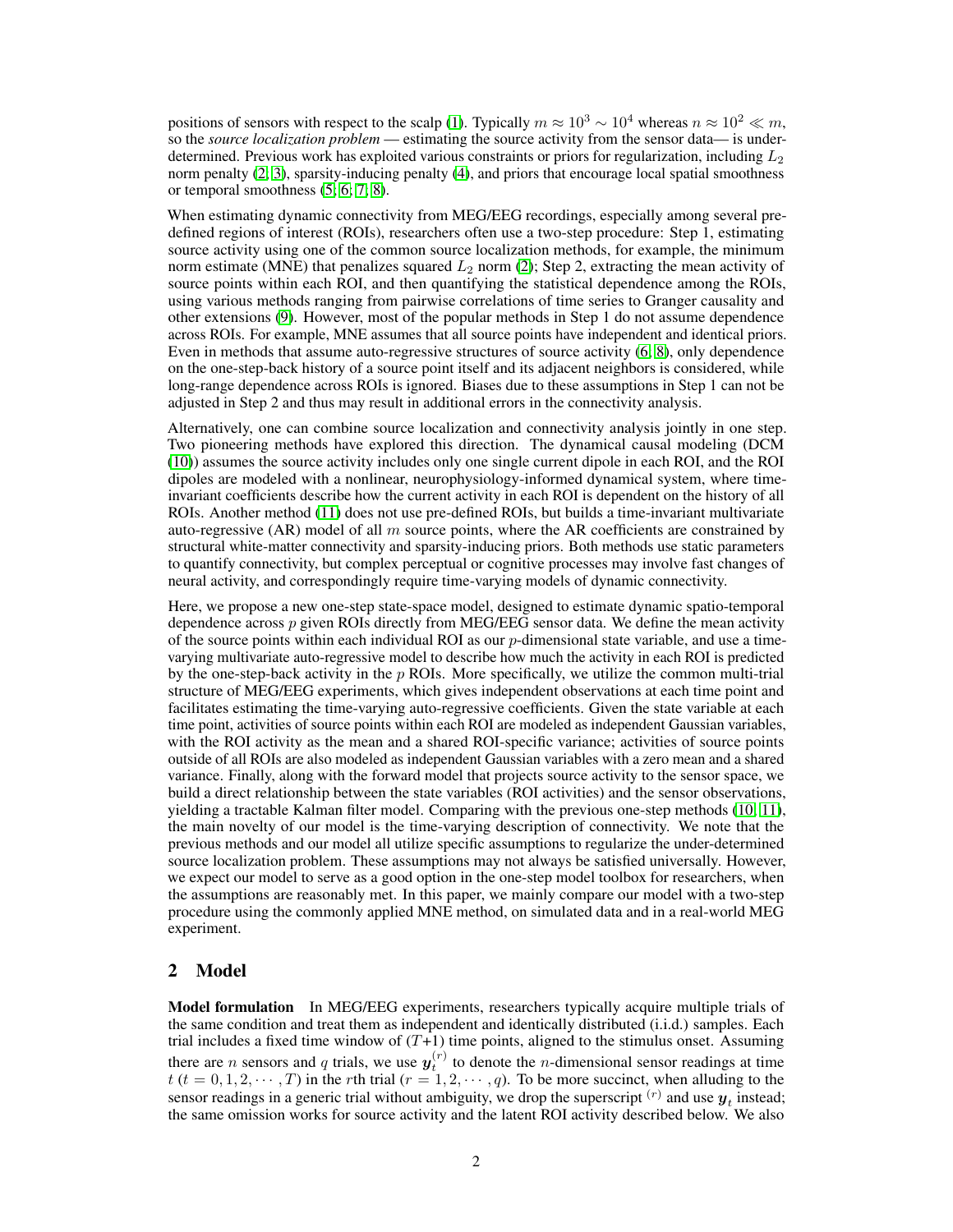assume the mean of sensor data across trials is an  $n \times (T + 1)$  zero matrix; this assumption can be easily met by subtracting the  $n \times (T + 1)$  sample mean across trials from the data.

MEG and EEG are mainly sensitive to electric currents in the pyramidal cells, which are perpendicular to the folded cortical surfaces [\(12\)](#page-8-10). Here we define the source space as a discrete mesh of  $m$  source points distributed on the cortical surfaces, where each source point represents an electric current dipole along the local normal direction. If we use an m-dimensional vector  $J_t$  to denote the source activity at time t in a trial, then the corresponding sensor data  $y_t$  has the following form

<span id="page-2-3"></span>
$$
\text{sensor model (forward model):} \quad y_t = GJ_t + e_t, \quad e_t \stackrel{i.i.d}{\sim} \mathcal{N}(0, Q_e) \tag{1}
$$

where the  $n \times m$  matrix G describes the linear projection of the source activity into the sensor space, and the sensor noise,  $e_t$ , is modeled as temporally independent draws from an n-dimensional Gaussian distribution  $\mathcal{N}(\bm{0},\bm{Q}_e)$ . The noise covariance  $\bm{Q}_e$  can be pre-measured using recordings in the empty room or in a baseline time window before experimental tasks.

Standard source localization methods aim to solve for  $\bm{J}_t$  given  $\bm{y}_t, \bm{G}$  and  $\bm{Q}_e$ . In contrast, our model aims to estimate dynamic connectivity among p pre-defined regions of interest (ROIs) in the source space (see Figure [1](#page-2-0) for an illustration). We assume at each time point in each trial, the current dipoles of the source points within each ROI share a common mean. Given  $p$  ROIs, we have a  $p$ -dimensional state variable  $u_t$  at time t in a trial, where each element represents the mean activity in one ROI. The state variable  $u_t$  follows a time-varying auto-regressive model of order 1

<span id="page-2-5"></span>**ROI model:** 
$$
\begin{aligned}\n\mathbf{u}_0 &\sim \mathcal{N}(\mathbf{0}, \mathbf{Q}_0) \\
\mathbf{u}_t &= \mathbf{A}_t \mathbf{u}_{t-1} + \boldsymbol{\epsilon}_t, \quad \boldsymbol{\epsilon}_t \sim \mathcal{N}(\mathbf{0}, \mathbf{Q}), \quad \text{for } t = 1, \cdots, T.\n\end{aligned}
$$
\n(2)

<span id="page-2-0"></span>where  $Q_0$  is a  $p \times p$  covariance matrix at  $t = 0$ , and  $A_t$ s are the time-varying auto-regressive coefficients, which describe lagged dependence across ROIs. The  $p$ -dimensional Gaussian noise term  $\epsilon_t$  is independent of the past, with a zero mean and a covariance matrix Q.



Figure 1: Illustration of the one-step state-space model

Now we describe how the source activity is distributed given the state variable (i.e., the ROI means). Below, we denote the *l*th element in a vector  $\boldsymbol{a}$  by  $\boldsymbol{a}[l]$ , and the entry in *i*th row and *j*th column of a matrix L by  $L[i, j]$ . Let  $A_i$  be the set of indices of source points in the *i*th ROI  $(i = 1, 2, \dots, p)$ ; then for any  $l \in A_i$ , the activity of the *l*th source point at time t in a trial (scalar  $J_t[l]$ ) is modeled as the ROI mean plus noise,

<span id="page-2-1"></span>
$$
\boldsymbol{J}_t[l] = \boldsymbol{u}_t[i] + \boldsymbol{w}_t[l], \quad \boldsymbol{w}_t[l] \stackrel{i.i.d.}{\sim} \mathcal{N}(0, \sigma_i^2), \quad \forall l \in \mathcal{A}_i,
$$
\n(3)

where  $w_t$  denotes the m-dimensional noise on the m source points given the ROI means  $u_t$ , at time t in the trial. Note that the mean  $u_t[i]$  is shared by all source points within the *i*th ROI, and the noise term  $w_t[l]$  given the mean is independent and identically distributed as  $\mathcal{N}(0, \sigma_i^2)$  for all source points within the ROI, at any time in any trial. Additionally, we denote the indices of source points outside of any ROIs by  $A_0 = \{l, l \notin \bigcup_{i=1}^p A_i\}$ , and similarly, for each such source point, we also assume its activity at time t in each trial has a Gaussian distribution, but with a zero mean, and a variance  $\sigma_0^2$ 

<span id="page-2-4"></span><span id="page-2-2"></span>
$$
\mathbf{J}_t[l] = 0 + \boldsymbol{w}_t[l], \quad \boldsymbol{w}_t[l] \stackrel{i.i.d.}{\sim} \mathcal{N}(0, \sigma_0^2), \quad \forall l \in \mathcal{A}_0.
$$

We can concisely re-write [\(3\)](#page-2-1) and [\(4\)](#page-2-2) as

**source model:** 
$$
J_t = Lu_t + w_t
$$
,  $w_t \stackrel{i.i.d.}{\sim} \mathcal{N}(0, Q_J)$  (5)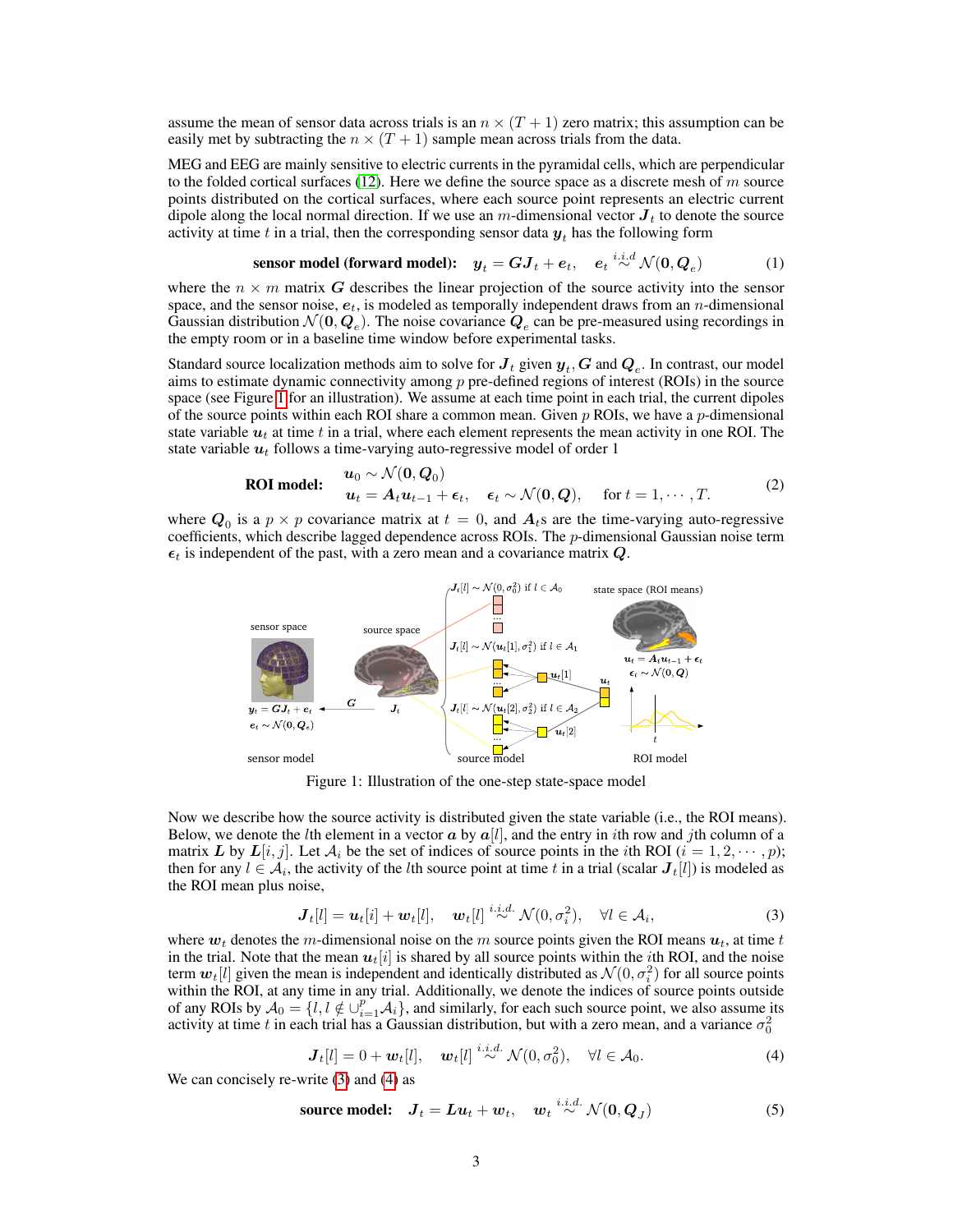where L is a  $0/1$   $m \times p$  matrix indicating whether a source point is in an ROI (i.e.,  $L[l, i] = 1$ if  $l \in \mathcal{A}_i$  and  $\mathbf{L}[l,i] = 0$  otherwise). The covariance  $\mathbf{Q}_J$  is an  $m \times m$  diagonal matrix, where each diagonal element is one among  $\{\sigma_0^2, \sigma_1^2, \cdots, \sigma_p^2\}$ , depending on which region the corresponding source point is in; that is,  $Q_J[l, l] = \sigma_0^2$  if  $l \in A_0$  (outside of any ROIs), and  $Q_J[l, l] = \sigma_1^2$  if  $l \in A_1$ ,  $Q_J[l, l] = \sigma_2^2$  if  $l \in A_2$  and so on.

Combining the conditional distributions of  $(y_t|J_t)$  given by [\(1\)](#page-2-3) and  $(J_t|u_t)$  given by [\(5\)](#page-2-4), we can eliminate  $J_t$  (by integrating over all values of  $J_t$ ) and obtain the following conditional distribution for  $(\boldsymbol{y}_t|\boldsymbol{u}_t)$ 

<span id="page-3-0"></span>
$$
y_t = Cu_t + \eta_t
$$
,  $\eta_t \stackrel{i.i.d.}{\sim} \mathcal{N}(0, R)$  where  $C = GL$ ,  $R = Q_e + GQ_JG'$  (6)

where  $G'$  is the transpose of  $G$ . Putting [\(2\)](#page-2-5) and [\(6\)](#page-3-0) together, we have a time-varying Kalman filter model, where the observed sensor data from q trials  $\{y_t^{(r)}\}_{t=0,r=1}^{T,q}$  and parameters  $Q_e$ ,  $G$ and L are given, and the unknown set of parameters  $\theta = \{\{A_t\}_{t=1}^T, Q_0, Q, \{\sigma_i^2\}_{i=0}^p\}$  are to be estimated. Among these parameters, we are mainly interested in  $\{A_t\}_{t=1}^T$ , which describes the spatio-temporal dependence. Let  $f(\cdot)$  denote probability density functions in general. We can add optional priors on  $\theta$  (denoted by  $f(\theta)$ ) to regularize the parameters. For example, we can use  $f(\theta) = f(\{A_t\}_{t=1}^T) \propto \exp(-(\lambda_0 \sum_{t=1}^T \|A_t\|_F^2 + \lambda_1 \sum_{t=2}^T \|A_t - A_{t-1}\|_F^2))$ , which penalizes the squared Frobenius norm ( $\|\cdot\|_F$ ) of  $A_t$ s and encourages temporal smoothness.

Fitting the parameters using the expectation-maximization (EM) algorithm To estimate  $\theta$ , we maximize the objective function  $\log f(\{y_t^{(r)}\}_{t=0,r=1}^{T,q}; \theta) + \log f(\theta)$  using the standard expectation-maximization (EM) algorithm [\(13\)](#page-8-11). Here  $\log f(\{y_t^{(r)}\}_{t=0,r=1}^{T,q};\theta)$  is the marginal log-likelihood of the sensor data, and  $\log f(\theta)$  is the logarithm of the prior. We alternate between an E-step and an M-step.

In the E-step, given an estimate of the parameters (denoted by  $\tilde{\theta}$ ), we use the forward and backward steps in the Kalman smoothing algorithm [\(13\)](#page-8-11) to obtain the posterior mean of  $u_t$ ,  $\pmb{u}^{(r)}_{\scriptscriptstyle{t} \perp \tau}$  $t_{t|T}^{(r)} \stackrel{\text{def}}{=} \mathbb{E}(\boldsymbol{u}_t^{(r)}|\{\boldsymbol{y}_{\tau}^{(r)}\}_{\tau=0}^T)$ , the posterior covariance of  $\boldsymbol{u}_t$ ,  $\boldsymbol{P}_{t|T}^{(r)}$  $\frac{f(r)}{t|T} \stackrel{\text{def}}{=} \text{cov}(\bm{u}_t^{(r)}|\{\bm{y}_{\tau}^{(r)}\}_{\tau=0}^T),$  and the posterior cross covariance of  $u_t$  and  $u_{t-1}$ ,  $P_{(t,i)}^{(r)}$  $\sum_{(t,t-1)|T}^{(r)} \stackrel{\text{def}}{=} \text{cov}(\bm{u}_t^{(r)}, \bm{u}_{t-1}^{(r)} | \{\bm{y}_{\tau}^{(r)}\}_{\tau=0}^T)$ , for each t in each trial r. Here  $\mathbb{E}(\cdot)$  and cov $(\cdot)$  denote the expectation and the covariance. More details are in Appendix and [\(13\)](#page-8-11).

In the M-step, we maximize the expectation of  $\log f(\{\mathbf{y}_t^{(r)}\}_{t=0,r=1}^{T,q}, \{\mathbf{u}_t^{(r)}\}_{t=0,r=1}^{T,q}; \boldsymbol{\theta}) + \log f(\boldsymbol{\theta}),$ with respect to the posterior distribution  $\tilde{f} \stackrel{\text{def}}{=} f(\{\boldsymbol{u}_t^{(r)}\}_{t=0,r=1}^{T,q}|\{\boldsymbol{y}_t^{(r)}\}_{t=0,r=1}^{T,q};\tilde{\boldsymbol{\theta}})$ . Let  $tr(\cdot)$  and  $det(\cdot)$  denote the trace and the determinant of a matrix. Given results in the E-step based on  $\tilde{\theta}$ , the M-step is equivalent to minimizing three objectives separately

$$
\min_{\theta} \left( -\mathbb{E}_{\tilde{f}} \left( \log f \left( \{ \boldsymbol{y}_t^{(r)} \}_{t=0, r=1}^{T, q}, \{ \boldsymbol{u}_t^{(r)} \}_{t=0, r=1}^{T, q}; \theta \right) \right) - \log f(\boldsymbol{\theta}) \right) \n\equiv \min_{\mathbf{Q}_0} \mathcal{L}_1 + \min_{\mathbf{Q}, \{\mathbf{A}_t\}_{t=1}^T} \mathcal{L}_2 + \min_{\{\sigma_t^2\}_{t=0}^T} \mathcal{L}_3.
$$
\n(7)

$$
\mathcal{L}_1(\mathbf{Q}_0) = q \log \det(\mathbf{Q}_0) + tr(\mathbf{Q}_0^{-1} \mathbf{B}_0) \quad \text{where } \mathbf{B}_0 = \sum_{r=1}^q (\mathbf{P}_{0|T}^{(r)} + \mathbf{u}_{0|T}^{(r)} (\mathbf{u}_{0|T}^{(r)})') \tag{8}
$$

$$
\mathcal{L}_2(\mathbf{Q}, {\{\mathbf{A}_t\}}_{t=1}^T) = qT \log \det(\mathbf{Q}) + tr(\mathbf{Q}^{-1} \sum_{t=1}^T (\mathbf{B}_{1t} - \mathbf{A}_t \mathbf{B}_{2t}' - \mathbf{B}_{2t} \mathbf{A}_t' + \mathbf{A}_t \mathbf{B}_{3t} \mathbf{A}_t')) + \log f({\{\mathbf{A}_t\}}_{t=1}^T)
$$
\n(9)

where 
$$
\mathbf{B}_{1t} = \sum_{r=1}^{q} (\mathbf{P}_{t|T}^{(r)} + \mathbf{u}_{t|T}^{(r)}(\mathbf{u}_{t|T}^{(r)}))
$$
, 
$$
\mathbf{B}_{2t} = \sum_{r=1}^{q} (\mathbf{P}_{t|t}^{(r)} + \mathbf{u}_{t|T}^{(r)}(\mathbf{u}_{t|T}^{(r)}))
$$
, 
$$
\mathbf{B}_{3t} = \sum_{r=1}^{q} (\mathbf{P}_{(t-1)|T}^{(r)} + \mathbf{u}_{(t-1)|T}^{(r)}(\mathbf{u}_{(t-1)|T}^{(r)}))
$$

$$
\mathcal{L}_{3}(\{\sigma_{i}^{2}\}_{i=0}^{p}) = q(T+1) \log \det(\mathbf{R}) + tr(\mathbf{R}^{-1}\mathbf{B}_{4}), \text{ where } \mathbf{R} = \mathbf{Q}_{e} + \mathbf{G}\mathbf{Q}_{J}\mathbf{G}', \qquad (10)
$$
and 
$$
\mathbf{B}_{4} = \sum_{r=1}^{q} \sum_{t=0}^{T} [( \mathbf{y}_{t}^{(r)} - \mathbf{C}\mathbf{u}_{t|T}^{(r)})(\mathbf{y}_{t}^{(r)} - \mathbf{C}\mathbf{u}_{t|T}^{(r)})' + \mathbf{C}\mathbf{P}_{t|T}^{(r)}\mathbf{C}') ]
$$

The optimization for the three separate objectives is relatively easy.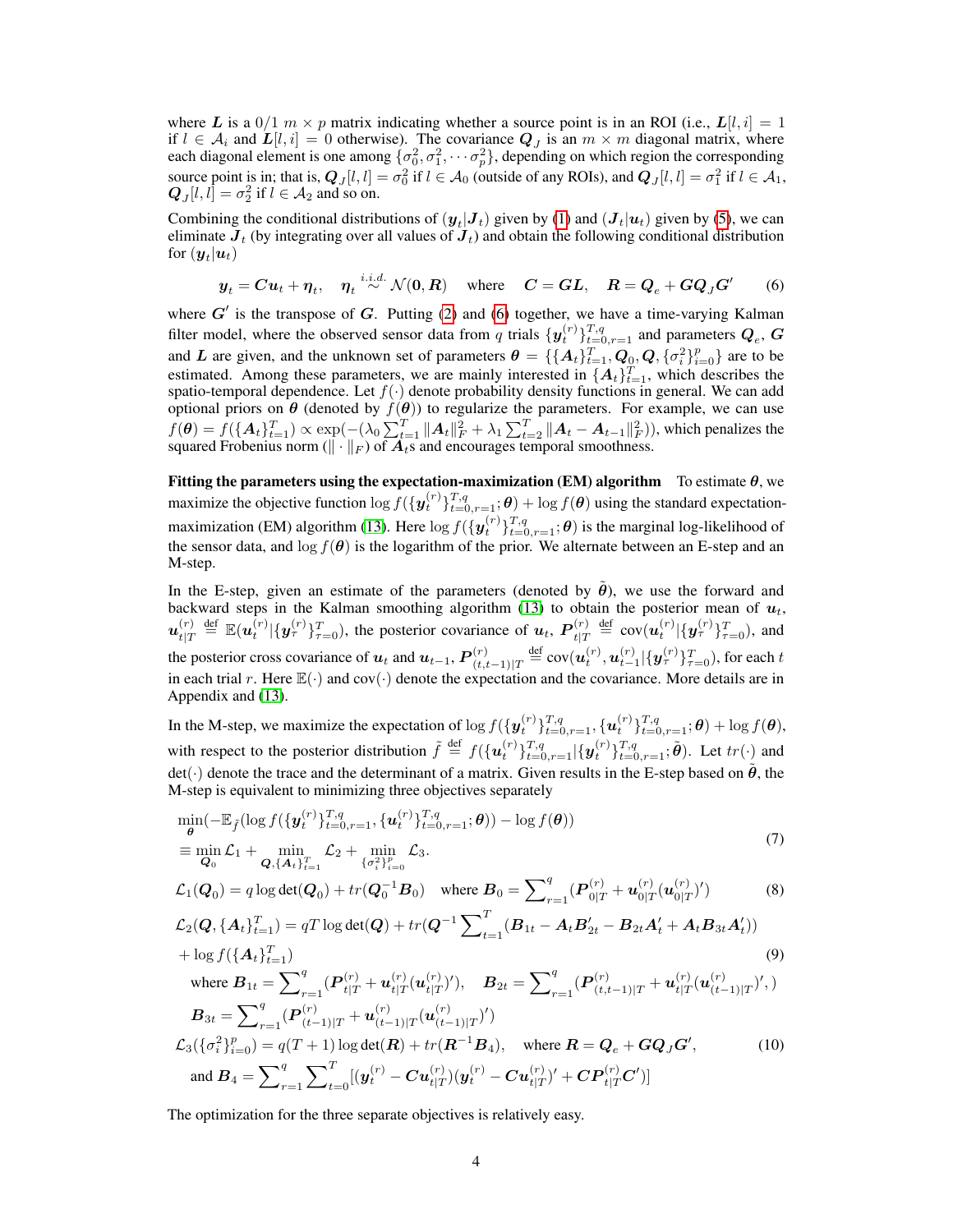- For  $\mathcal{L}_1$ , the analytical solution is  $\mathbf{Q}_0 \leftarrow (1/q)(\mathbf{B_0})$ .
- For  $\mathcal{L}_2$ , optimization for  $\{A_t\}_{t=1}^T$  and  $Q$  can be done in alternations. Given  $\{A_t\}_{t=1}^T$ , Q has the analytical solution  $Q \leftarrow 1/(qT) \sum_{t=1}^{T} (B_{1t} - A_t B'_{2t} - B_{2t} A'_t + A_t B_{3t} A'_t)$ . Given Q, we use gradient descent with back-tracking line search [\(14\)](#page-8-12) to solve for  $\{A_t\}_{t=1}^T$ , where the gradients are  $\frac{\partial \mathcal{L}_2}{\partial \mathbf{A}_t} = 2\mathbf{Q}^{-1}(-\mathbf{B}_{2t} + \mathbf{A}_t \mathbf{B}_{3t}) + 2\mathbf{D}_t$ ,  $\mathbf{D}_t = \lambda_1(2\mathbf{A}_t - \mathbf{A}_{t+1} - \mathbf{A}_t)$  $\mathbf{A}_{t-1}) + \lambda_0 \mathbf{A}_t$  for  $t = 2, \cdots, T-1$ ,  $\mathbf{D}_t = \lambda_1 (\mathbf{A}_1 - \mathbf{A}_2) + \lambda_0 \mathbf{A}_1$  for  $t = 1$ , and  $\mathbf{D}_t = \lambda_1(\mathbf{A}_t - \mathbf{A}_{T-1}) + \lambda_0 \mathbf{A}_t$  for  $t = T$ .
- For  $\mathcal{L}_3$ , we can also use gradient descent to solve for  $\sigma_i$ , with the gradient  $\frac{\partial \mathcal{L}_3}{\partial \sigma_i}$  =  $tr((\frac{\partial \mathcal{L}_3}{\partial \mathbf{R}})^{\prime} \frac{\partial \mathbf{R}}{\partial \sigma_i})$ , where  $\frac{\partial \mathcal{L}_3}{\partial \mathbf{R}} = \mathbf{R}^{-1} - \mathbf{R}^{-1} \mathbf{B}_4 \mathbf{R}^{-1}$  and  $\frac{\partial \mathbf{R}}{\partial \sigma_i} = 2\sigma_i \mathbf{G}[:, l \in \mathcal{A}_i] \mathbf{G}[:, l \in \mathcal{A}_i]'$ . Here  $G[:, l \in A_i]$  denotes the columns in  $G$  corresponding to source points in the *i*th region.

Because the E-M algorithm only guarantees to find a local optimum, we use multiple initializations, and select the solution that yields the best objective function  $\log f(\{y_t^{(r)}\}_{t=0,r=1}^{T,q}) + \log f(\boldsymbol{\theta})$  (see the appendix on computing  $\log f(\{\mathbf{y}_t^{(r)}\}_{t=0,r=1}^{T,q}; \theta)$ ). The implementation of the model and the E-M algorithm in Python is available at [github.com/YingYang/MEEG\\_connectivity](github.com/YingYang/MEEG_connectivity).

Visualizing the connectivity We visualize the lagged linear dependence between any pair of ROIs. According to the auto-regressive model in [\(2\)](#page-2-5), given  $\{A_t\}_{t=1}^T$ , we can characterize the linear dependence of ROI means at time  $t + h$  on those at time  $t$  by

$$
\mathbf{u}_{t+h} = \tilde{\mathbf{A}}_{t,t+h} \mathbf{u}_t + \text{noise independent of } \mathbf{u}_t
$$

where  $\tilde{A}_{t,t+h} = \prod_{\tau=t+h}^{t+1} A_\tau$ , and in  $\prod_{\tau=t+h}^{t+1}$ ,  $\tau$  decreases from  $t+h$  to  $t+1$ . For two ROIs indexed by  $i_1$  and  $i_2$ ,  $\tilde{A}_{t,t+h}[i_1, i_2]$  indicates the linear dependence of the activity in ROI  $i_1$  at time  $t + h$ on the activity in ROI  $i_2$  at time t, where the linear dependence on the activity at time t in other ROIs and ROI  $i_1$  itself is accounted for; similarly,  $\tilde{A}_{t,t+h}[i_2,i_1]$  indicates the linear dependence of the activity in ROI  $i_2$  at time  $t + h$  on the activity in ROI  $i_1$  at time t. Therefore, we can create a  $T \times T$  matrix  $\Delta$  for any pair of ROIs (i<sub>1</sub> and i<sub>2</sub>) to describe their linear dependence at any time lag:  $\Delta[t, t+h] = \tilde{A}_{t,t+h}[i_2, i_1]$   $(i_1$  leading  $i_2$ ) and  $\Delta[t+h, t] = \tilde{A}_{t,t+h}[i_1, i_2]$   $(i_2$  leading  $i_1$ ), for  $t = 1, \dots, T$  and  $h = 1, \dots, T - t - 1$ .

## 3 Results

To examine whether our state-space model can improve dynamic connectivity estimation empirically, compared with the two-step procedure, we applied both approaches on simulated and real MEG data. We implemented the following two-step method as a baseline for comparison. In Step 1, we applied the minimum-norm estimate (MNE [\(2\)](#page-8-0)), one of the most commonly used source localization methods, to estimate  $J_t$  for each time point in each trial. This is a Bayesian estimate assuming an  $L_2$  prior on the source activity. Given  $G, Q_e$  and a prior  $J_t \sim \mathcal{N}(0, (1/\lambda)I), \lambda > 0$  and the corresponding  $y_t$ , the estimate is  $J_t \leftarrow G'(GG' + \lambda Q_e)^{-1}y_t$ . We averaged the MNE estimates for source points within each ROI, at each time point and in each trial respectively, and treated the averages as an estimate of the ROI means  $\{u_t\}_{t=0, r=1}^{T,q}$ . In Step 2, according to the auto-regressive model in [\(2\)](#page-2-5), we estimated  $Q_0, \{A_t\}_{t=1}^T$  and  $Q$  by maximizing the sum of the log-likelihood and the logarithm of the prior  $(\log f(\{u_t\}_{t=0,r=1}^{T,q}) + \log f(\{A_t\}_{t=1}^T)$ ; the maximization is very similar to the optimization for  $\mathcal{L}_2$  in the M-step. Details are deferred to the appendix.

#### 3.1 Simulation

We simulated MEG sensor data according to our model assumptions. The source space was defined as  $m \approx 5000$  source points covering the cortical surfaces of a real brain, with 6.2 mm spacing on average, and  $n = 306$  sensors were used. The sensor noise covariance matrix  $Q_e$  was estimated from real data. Two bilaterally merged ROIs were used: the pericalcarine area (ROI 1), and the parahippocampal gyri (ROI 2) (see Figure [2a\)](#page-5-0). We selected these two regions, because they were of interest when we applied the models on the real MEG data (see Section [3.2\)](#page-5-1). We generated the auto-regressive coefficients for  $T = 20$  time points, where for each  $A_t$ , the diagonal entries were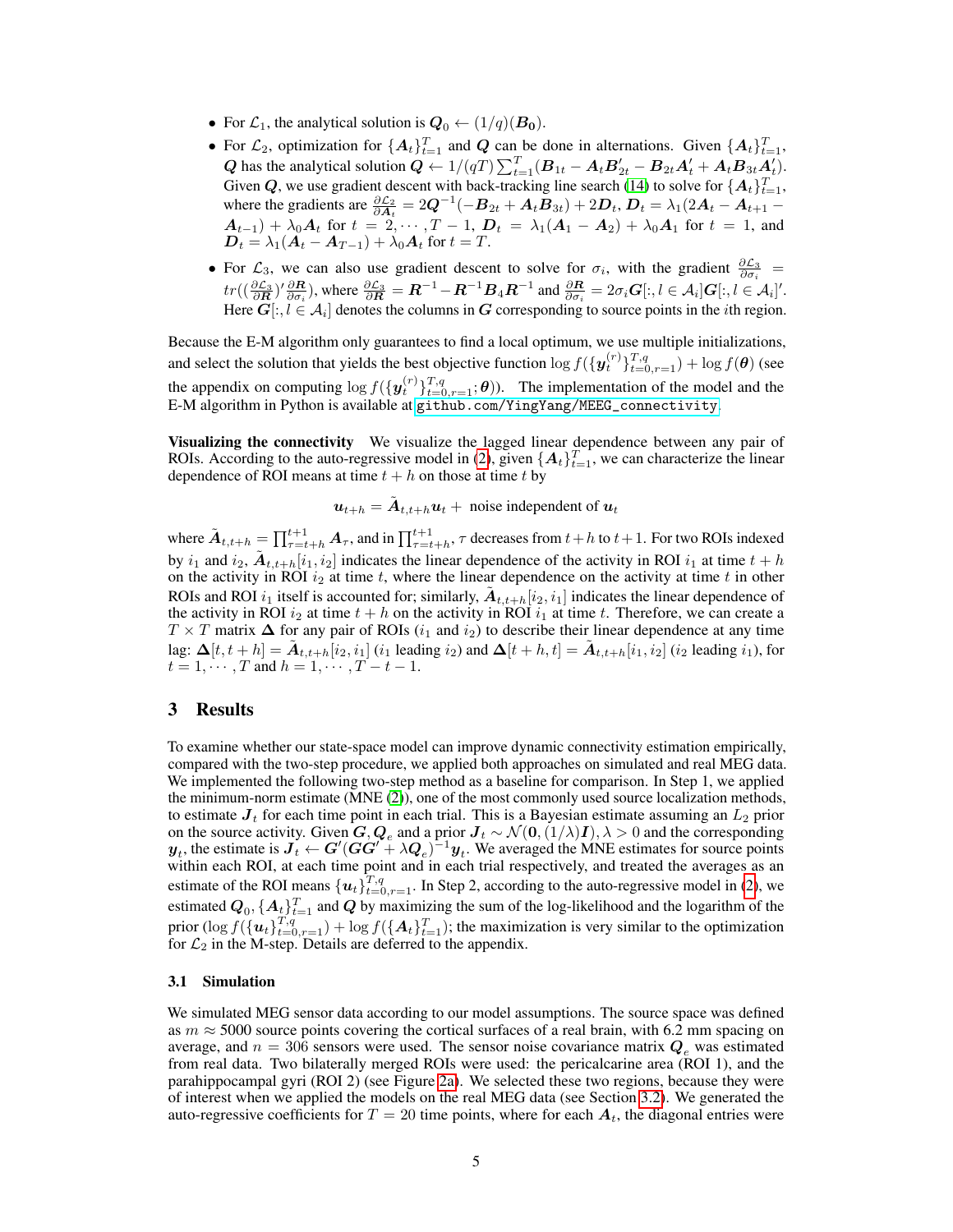set to 0.5, and the off-diagonal entries were generated as a Morlet function multiplied by a random scalar drawn uniformly from the interval  $(-1, 1)$  (see Figure [2b](#page-5-0) for an example). The covariances  $Q_0$  and  $Q$  were random positive definite matrices, whose diagonal entries were a constant a. The variances of source space noise  $\{\sigma_i^2\}_{i=0}^p$  were randomly drawn from a Gamma distribution with the shape parameter being 2 and the scale parameter being 1. We used two different values,  $a = 2$  and  $a = 5$ , respectively, where the relative strength of the ROI means compared with the source variance  ${\{\sigma_i^2\}}_{i=0}^p$  were different. Each simulation had  $q=200$  trials, and 5 independent simulations for each a value were generated. The unit of the source activity was nanoampere meter (nAm).

When running the two-step MNE method for each simulation, a wide range of penalization values ( $\lambda$ ) were used. When fitting the state-space model, multiple initializations were used, including one of the two-step MNE estimates. In the prior of  ${A_t}_{t=1}^T$ , we set  $\lambda_0 = 0$  and  $\lambda_1 = 0.1$ . For the fitted parameters  $\{A_t\}_{t=1}^T$  and  $Q$  we defined the relative error as the Frobenius norm of the difference between the estimate and the true parameter, divided by the Frobenius norm of the true parameter (e.g., for the true Q and the estimate Q, the relative error was  $||\boldsymbol{Q} - \boldsymbol{Q}||_F / ||\boldsymbol{Q}||_F$ ). For different two-step MNE estimates with different  $\lambda$ s, the smallest relative error was selected for comparison. Figure [2c](#page-5-0) and [2d](#page-5-0) show the relative errors and paired differences in errors between the two methods; in these simulations, the state-space model yielded smaller estimation errors than the two-step MNE method.

<span id="page-5-0"></span>

Figure 2: Simulation results. (a), Illustration of the two ROIs. (b), The auto-regressive coefficients  ${\{\tilde{\bm{A}}_t\}_{t=1}^T}$  of  $T=20$  time points in one example simulation ( $a=5$ ). Here  ${\bm A}[:, i_1, i_2]$  indicates the time-varying coefficient in  $A_t[i_1, i_2]$ , for  $i_1, i_2 = 1, 2$ . (The legends: truth (blue), true values; ss (green), estimates by the state-space model; mne (red), estimates by the two-step MNE method.) (c) and (d), Comparison of the state-space model (ss) with the two-step MNE method (mne) in relative errors of  $\{A_t\}_{t=1}^T$  (c) and Q (d). The error bars show standard errors across individual simulations.

#### <span id="page-5-1"></span>3.2 Real MEG data on scene processing

We also applied our state-space model and the two-step MNE method on real MEG data, to explore the dynamic connectivity in the visual cortex during scene processing. It is hypothesized that the ventral visual pathway, which underlies recognition of what we see, is organized in a hierarchical manner—along the pathway, regions at each level of the hierarchy receive inputs from previous levels, and perform transformations to extract features that are more and more related to semantics (e.g., categories of objects/scenes ) [\(15\)](#page-8-13). Besides such feedfoward processing, a large number of top-down anatomical connections along the hypothesized hierarchy also suggest feedback effects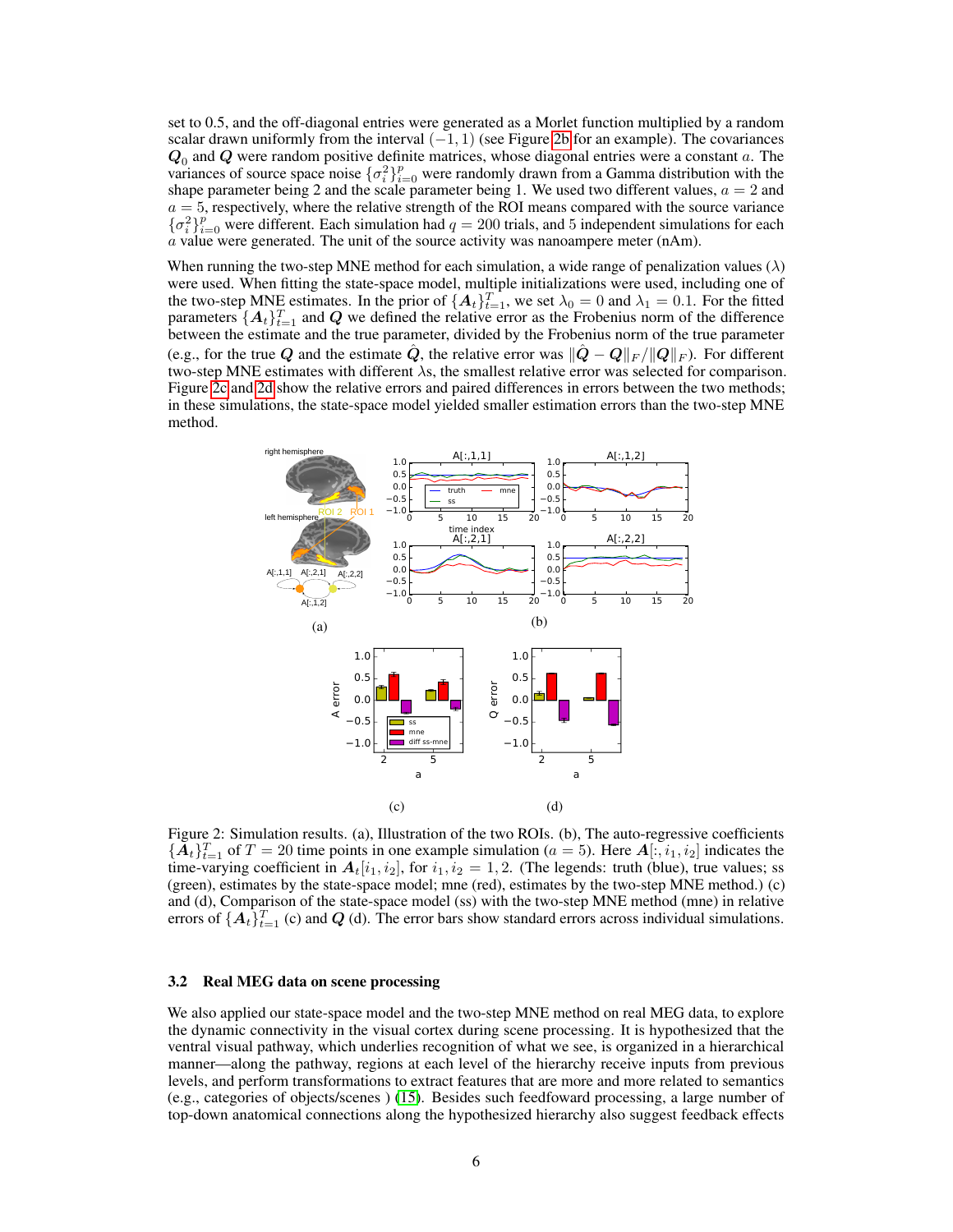[\(16\)](#page-8-14). Evidence for both directions has been reported previously [\(17;](#page-8-15) [18\)](#page-8-16). However, details of the dynamic information flow during scene processing, such as when and how significant the feedback effect is, is not well understood. Here, as an exploratory step, we estimate dynamic connectivity between two regions in the ventral pathway: the early visual cortex (EVC) at the lowest level (in the pericalcarine areas), which is hypothesized to process low-level features such as local edges, and the parahippocampal place area (PPA), which is a scene-sensitive region on the higher level of the hierarchy and has been implicated in processing semantic information [\(19\)](#page-8-17).

The 306-channel MEG data were recorded while a human participant was viewing 362 photos of various scenes. Each image was presented for 200 ms and repeated 5 times across the session, and data across the repetitions were averaged, resulting in  $q = 362$  observations. The data was down-sampled from a sampling rate of 1 kHz to 100 Hz, and cropped within  $-100 \sim 700$  ms, where 0 ms marked the stimulus onset. Together, we had  $T + 1 = 80$  time points (see the appendix for more preprocessing details). Given the data, we estimated the dynamic connectivity between the neural responses to the 362 images in the two ROIs (EVC and PPA), using our state-space model and the two-step MNE method. We created a source space including  $m \approx 5000$  source points for the participant. In the prior of  $\{A_t\}_{t=1}^T$ , we set  $\lambda_0 = 0$  and  $\lambda_1 = 1.0$ ; in the two-step MNE method, we used the default value of the tuning parameter  $(\lambda)$  for single-trial data in the MNE-python software [\(20\)](#page-8-18). After fitting  $Q_0$ ,  $\{A_t\}_{t=1}^T$  and  $Q$ , we computed the  $\Delta$  matrix, as defined in Section [2,](#page-1-0) to visualize the lagged linear dependence between the two ROIs (EVC and PPA). We also bootstrapped the 362 observations 27 times to obtain standard deviations of entries in  $\Delta$ , and then computed a z-score for each entry, defined as the ratio between the estimated value and the bootstrapped standard deviation. Note that the sign of the source activity only indicates the direction of the electric current, so negative entries in  $\Delta$  are as meaningful as positive ones. We ran two-tailed z-tests on the z-scores (assuming a standard normal null distribution); then we plotted the absolute values of the z-scores that passed a threshold where the *p*-value  $< 0.05/(T^2)$ , using the Bonferroni correction for  $T^2$ comparisons in all the entries (Figure [3\)](#page-6-0). Larger absolute values indicate more significant non-zero entries of  $\Delta$ , and more significant lagged linear dependence. As illustrated in Figure [3a,](#page-6-0) the lower right triangle of  $\Delta$  indicates the linear dependence of PPA activity on previous EVC activity (EVC leading PPA, lower- to higher-level), whereas the upper left triangle indicates the linear dependence of EVC activity on previous PPA activity (PPA leading EVC, higher- to lower-level).

<span id="page-6-0"></span>

(a) Illustration of the ROIs and  $\Delta$  (b) Results by the state-space model (c) Results by the two-step MNE

Figure 3: Results from real MEG data on scene processing. (a), illustration of ROIs and the triangular parts of  $\Delta$ . (b) and (c), thresholded z-scores of  $\Delta$  by the state-space model (b) and by the two-step MNE method (c).

Figure [3b](#page-6-0) and [3c](#page-6-0) show the thresholded absolute values of the z-scores by the state-space model and the two-step MNE method. In Figure [3b](#page-6-0) by the state-space model, we observed clusters indicating significant non-zero lagged dependence, in the lower right triangle, spanning roughly from 60 to 280 ms in EVC and from 120 to 300 ms in PPA, which suggests earlier responses in EVC can predict later responses in PPA in these windows. This pattern could result from feedforward information flow, which starts when EVC first receives the visual input near 60 ms. In the upper left triangle, we also observed clusters spanning from 100 to 220 ms in PPA and from 140 to 300 ms in EVC, suggesting earlier responses in PPA can predict later responses in EVC, which could reflect feedback along the top-down direction of the hierarchy. Figure [3c](#page-6-0) by the two-step MNE method also shows clusters in similar time windows, yet the earliest cluster in the lower right triangle appeared before 0 ms in EVC, which could be a false positive as visual input is unlikely to reach EVC that early.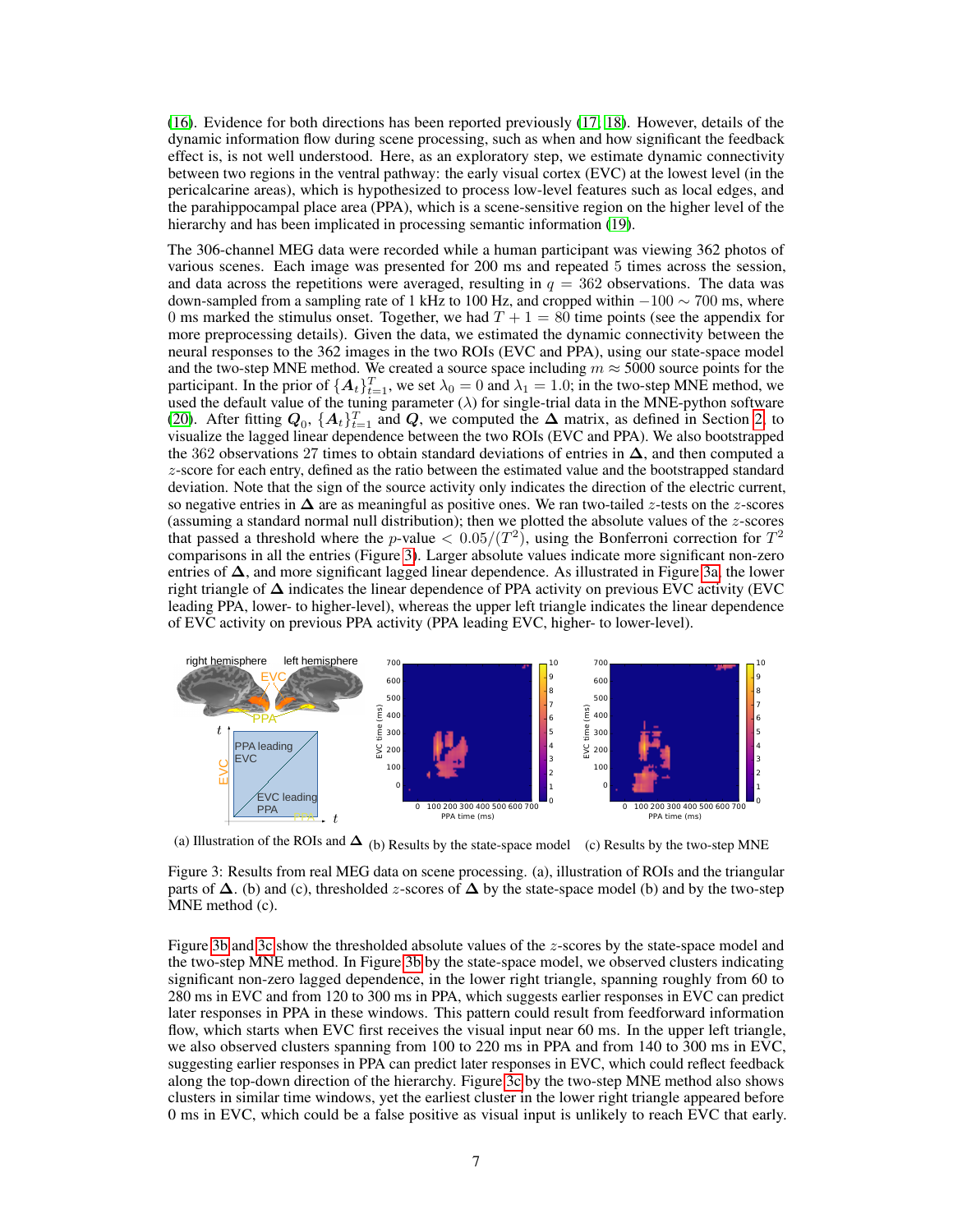We also observed a small cluster in the top right corner near the diagonal by both methods. This cluster could indicate late dependence between the two regions, but it was later than the typically evoked responses before 500 ms. These preliminary results were based on only one participant, and further analysis for more participants is needed. In addition, the apparent lagged dependence between the two regions are not necessarily direct or causal interactions; instead, it could be mediated by other intermediate or higher-level regions, as well as by the stimulus-driven effects. For example, the disappearance of the stimuli at 200 ms could cause an image-specific offset-response starting at 260 ms in the EVC, which could make it seem that image-specific responses in PPA near 120 ms predicted the responses at EVC after 260 ms. Therefore further analysis including more regions is needed, and the stimulus-driven effect needs to be considered as well. Nevertheless, the interesting patterns in Figure [3b](#page-6-0) suggest that our one-step state-space model can be a promising tool to explore the timing of feedforward and feedback processing in a data-driven manner, and such analysis can help to generate specific hypotheses about information flow for further experimental testing.

## 4 Discussion

We propose a state-space model to directly estimate the dynamic connectivity across regions of interest from MEG/EEG data, with the source localization step embedded. In this model, the mean activities in individual ROIs, (i.e., the state variable), are modeled with time-varying auto-regression, which can flexibly describe the spatio-temporal dependence of non-stationary neural activity. Compared with a two-step method, which first obtains the commonly used minimum-norm estimate of source activity, and then fits the auto-regressive model, our state-space model yielded smaller estimation errors than the two-step method in simulated data, where the assumptions in our model held. When applied on empirical MEG data from one participant in a scene-processing experiment, our statespace model also demonstrated intriguing preliminary results, indicating leading and lagged linear dependence between the early visual cortex and a higher-level scene-sensitive region, which could reflect feedforward and feedback information flow within the visual cortex. In sum, these results shed some light on how to better study dynamic connectivity using MEG/EEG and how to exploit the estimated connectivity to study information flow in cognition.

One limitation of the work here is that we did not compare with other one-step models [\(10;](#page-8-8) [11\)](#page-8-9). In future work, we plan to do comprehensive empirical evaluations of the available one-step methods. Another issue is there can be violations of our model assumptions in practice. First, given the ROI means, the noise on source points could be spatially and temporally correlated, rather than independently distributed. Secondly, if we fail to include an important ROI, the connectivity estimates may be inaccurate—the estimates may not even be equivalent to the estimates when this ROI is marginalized out, due to the under-determined nature of source localization. Thirdly, the assumption that source points within an ROI share a common mean is typically correct for small ROIs but could be less accurate for larger ROIs, where the diverse activities of many source points might not be well-represented by a one-dimensional mean activity. That being said, as long as the activity in different source points within the ROI is not fully canceled, positive dependence effects of the kind identified by our model would still be meaningful in the sense that they reflect some cross-region dependence. To deal with the last two issues, one may divide the entire source space into sufficiently small, non-overlapping ROIs, when applying our state-space model. In such cases, the number of parameters can be large, and some sparsity-inducing regularization (such as the one in [\(11\)](#page-8-9)) can be applied. In ongoing and future work, we plan to explore this idea and also address the effect of potential assumption violations.

### Acknowledgments

This work was supported in part by the National Science Foundation Grant 1439237, the National Institute of Mental Health Grant RO1 MH64537, as well as the Henry L. Hillman Presidential Fellowship at Carnegie Mellon University.

## References

<span id="page-7-0"></span>[1] J. C. Mosher, R. M. Leahy, and P. S. Lewis. EEG and MEG: forward solutions for inverse methods. *Biomedical Engineering, IEEE Transactions on*, 46(3):245–259, 1999.